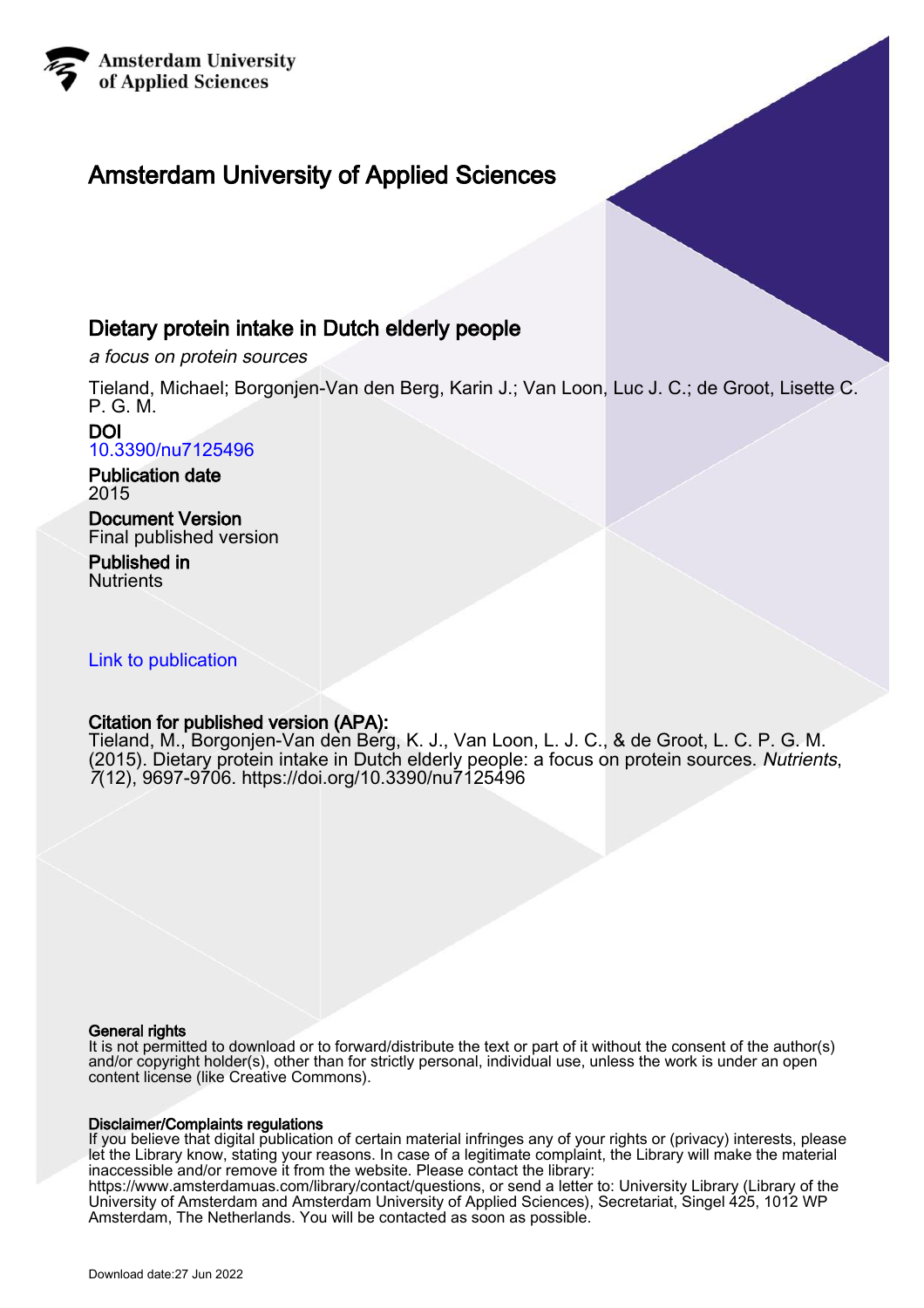



## *Article* **Dietary Protein Intake in Dutch Elderly People: A Focus on Protein Sources**

**Michael Tieland 1,2, Karin J. Borgonjen-Van den Berg <sup>2</sup> , Luc J. C. Van Loon 1,3 and Lisette C. P. G. M. de Groot 1,2,\***

Received: 14 October 2015 ; Accepted: 9 November 2015 ; Published: 25 November 2015

- <sup>1</sup> Top Institute Food and Nutrition, P.O. Box 557, Wageningen 6700 AN, The Netherlands; michael.tieland@wur.nl (M.T.); l.vanloon@maastrichtuniversity.nl (L.J.C.V.L.)
- <sup>2</sup> Division of Human Nutrition, Wageningen University, P.O. Box 17, Wageningen 6700 AA, The Netherlands; karin.borgonjen@wur.nl
- <sup>3</sup> Department of Human Movement Sciences, NUTRIM School for Nutrition, Toxicology and Metabolism, Maastricht University Medical Centre+, P.O. Box 616, Maastricht 6200 MD, The Netherlands
- **\*** Correspondence: Lisette.degroot@wur.nl; Tel.: +31-0-317-482577

**Abstract:** Introduction: Sufficient high quality dietary protein intake is required to prevent or treat sarcopenia in elderly people. Therefore, the intake of specific protein sources as well as their timing of intake are important to improve dietary protein intake in elderly people. Objectives: to assess the consumption of protein sources as well as the distribution of protein sources over the day in community-dwelling, frail and institutionalized elderly people. Methods: Habitual dietary intake was evaluated using 2- and 3-day food records collected from various studies involving 739 community-dwelling, 321 frail and 219 institutionalized elderly people. Results: Daily protein intake averaged 71  $\pm$  18 g/day in community-dwelling, 71  $\pm$  20 g/day in frail and 58  $\pm$  16 g/day in institutionalized elderly people and accounted for  $16\% \pm 3\%$ ,  $16\% \pm 3\%$  and  $17\% \pm 3\%$  of their energy intake, respectively. Dietary protein intake ranged from 10 to 12 g at breakfast, 15 to 23 g at lunch and 24 to 31 g at dinner contributing together over 80% of daily protein intake. The majority of dietary protein consumed originated from animal sources ( $\geq 60\%$ ) with meat and dairy as dominant sources. Thus, 40% of the protein intake in community-dwelling, 37% in frail and 29% in institutionalized elderly originated from plant based protein sources with bread as the principle source. Plant based proteins contributed for >50% of protein intake at breakfast and between 34% and 37% at lunch, with bread as the main source. During dinner, >70% of the protein intake originated from animal protein, with meat as the dominant source. Conclusion: Daily protein intake in these older populations is mainly (>80%) provided by the three main meals, with most protein consumed during dinner. More than 60% of daily protein intake consumed is of animal origin, with plant based protein sources representing nearly 40% of total protein consumed. During dinner, >70% of the protein intake originated from animal protein, while during breakfast and lunch a large proportion of protein is derived from plant based protein sources.

**Keywords:** protein; amino acids; aging; food sources; malnutrition

#### **1. Introduction**

Sarcopenia, the age related loss of skeletal muscle mass and strength, is accompanied by a decline in functional ability that affects many aspects of life [\[1\]](#page-8-0). Sarcopenia is a process caused by a combination of factors, which include a more sedentary lifestyle and an inadequate dietary protein intake [\[2](#page-8-1)[,3\]](#page-8-2). It has been well-established that dietary protein ingestion stimulates skeletal muscle protein synthesis [\[4–](#page-8-3)[8\]](#page-9-0) and inhibits protein breakdown, resulting in a positive protein balance [\[7](#page-9-1)[,8\]](#page-9-0) and net muscle mass gain [\[9–](#page-9-2)[11\]](#page-9-3). However, with the ingestion of small, meal-like amounts of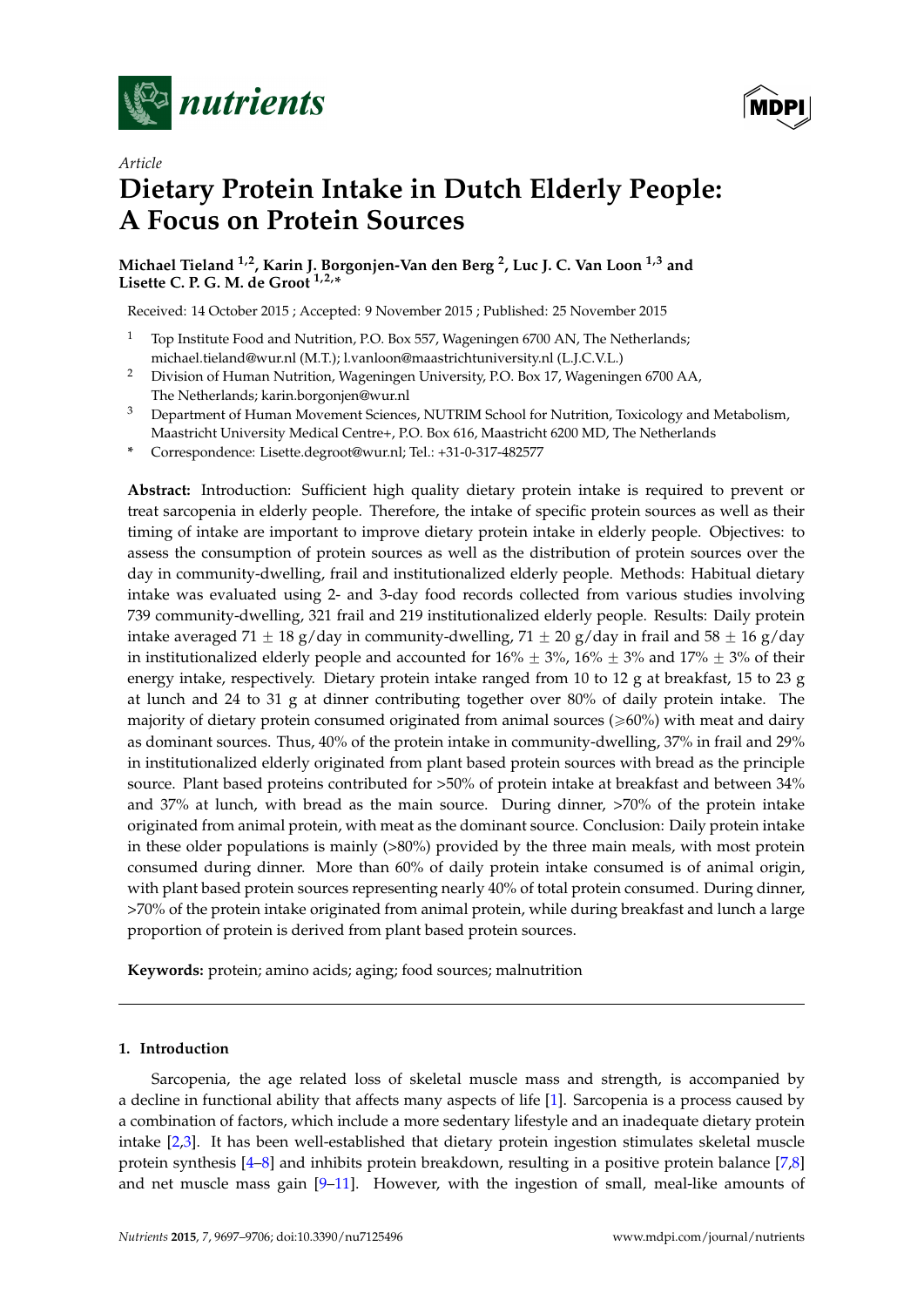dietary protein, the postprandial skeletal muscle protein synthetic response is attenuated in elderly people [\[12](#page-9-4)[,13\]](#page-9-5). Such an attenuated post-prandial muscle protein synthetic response, also referred as "anabolic resistance," would result in a negative skeletal muscle protein balance, and subsequent loss of skeletal muscle mass. To overcome the anabolic resistance to small protein intakes, it has been suggested that 25 to 30 g of dietary protein per meal is required to allow an appropriate stimulation of postprandial muscle protein synthesis in the elderly. Further to the level of protein intake, protein sources and the timing of their intake are considered important. Even though all protein sources have the capacity to stimulate muscle protein synthesis, postprandial muscle protein fractional synthetic rates can vary substantially following the ingestion of different protein sources [\[14\]](#page-9-6). Insight in the intake and timing of dietary protein sources would yield valuable information to locate protein intake inadequacies and to develop effective countermeasures to further optimize muscle protein synthesis in the elderly. However, data presenting the intake of specific protein containing food sources as well as the timing of intake of those protein sources in elderly people is limited. Therefore, we aim to examine the consumption of protein sources as well as the distribution of protein sources over the day in community-dwelling, frail and institutionalized elderly people.

#### **2. Methods**

#### *2.1. Study Population*

We used data from community-dwelling, frail and institutionalized elderly people. Data on the community-dwelling elderly were derived from the most recent Dutch National Food Consumption Survey (DNFCS) conducted in 2011 [\[15\]](#page-9-7). Dietary intake data for 739 independently living elderly men and women were collected using two non-consecutive dietary records assisted with 24 h recalls. Data for frail elderly people were derived from baseline dietary assessments of two randomized placebo-controlled trials [\[16](#page-9-8)[–18\]](#page-9-9). Dietary intake data on 321 frail elderly men and women were collected by trained dieticians using a three-day food record conducted on two non-consecutive weekdays and one weekend day [\[16](#page-9-8)[–18\]](#page-9-9). The criteria for frailty used are descripted elsewhere and mainly focus on the physical aspects of frailty [\[19](#page-9-10)[,20\]](#page-9-11). Data of the institutionalized elderly people were derived from the baseline dietary assessment of a large trial performed in Dutch nursing home residents. Dietary intake data were collected from 219 elderly people housed in somatic wards using three-day food records. Observations and a weighing-back method were applied to increase the validity of the dietary intake assessment [\[21\]](#page-9-12). In addition to the dietary intake data, subject characteristics including age, sex, physical activity, body weight, and BMI were used if available.

#### *2.2. Calculation of Dietary Protein Intake*

Trained dieticians gave oral and written instructions regarding documentation of food sources, estimation of the portion size using household measures and the timing of intake. Dieticians cross-checked the records for completeness and obtained additional information to optimize dietary intake assessment. Dietary intake data were coded (type of food, time of intake and amount) and energy and protein were calculated using Compl-eat (version 1.0, Wageningen University, Wageningen, The Netherlands) and the Dutch national food composition database of 2011. Protein-containing food sources were assessed and presented as a percentage of the total protein, animal and vegetable intake. In addition, the top five protein-containing food sources were assessed per meal and presented as percentage of total protein intake of that meal.

#### *2.3. Statistical Analysis*

Data analyses were performed using SPSS Statistics (version 21, IBM, Armonk, NY, USA). Data were presented as mean  $\pm$  standard deviation or percentage. Pearson's correlation coefficients were calculated to assess the relation of energy and protein intake in the elderly.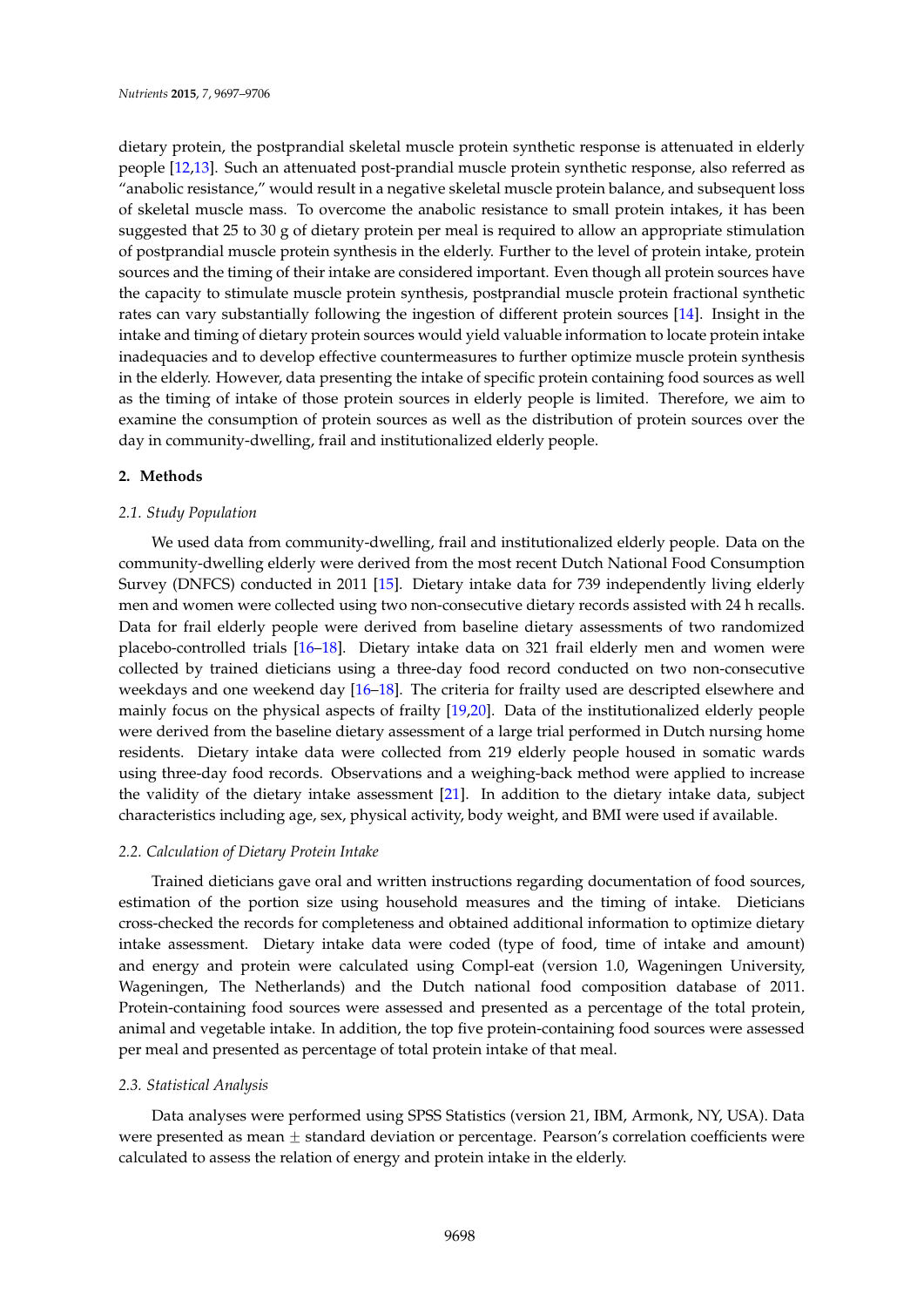#### **3. Results**

Descriptive characteristics and dietary intake data of the study populations are presented in Table [1.](#page-3-0) The mean age was 77  $\pm$  5, 79  $\pm$  7 and 80  $\pm$  8 years and there were 50%, 45% and 62% women in the community-dwelling, frail and institutionalized elderly population, respectively. Daily energy intake was higher in community-dwelling elderly (8097  $\pm$  1953 kJ/day) when compared with frail (7753  $\pm$  2012 kJ/day) and institutionalized elderly people (6140  $\pm$  1638 kJ/day). Likewise, daily protein intake was 71  $\pm$  18 g/day in community-dwelling, 71  $\pm$  20 g/day in frail and 58  $\pm$  16 g/day in institutionalized elderly people and accounted for  $16\% \pm 3\%$ ,  $16\% \pm 3\%$  and  $17\% \pm 3\%$  of their energy intake, respectively. The intake of dietary protein strongly correlates with energy intake in community-dwelling (*r* = 0.73 CI: 0.70–0.77), frail (*r* = 0.76 CI: 0.71–0.80) and institutionalized (*r* = 0.80 CI: 0.75–0.84) elderly people (Figure [1\)](#page-4-0).

|                                | <b>Community-Dwelling</b> |                           | <b>Frail Elderly</b> |                | Institutionalized<br>Elderly ( $n = 219$ ) |                          |  |  |
|--------------------------------|---------------------------|---------------------------|----------------------|----------------|--------------------------------------------|--------------------------|--|--|
| <b>Subject Characteristics</b> | Elderly ( $n = 739$ )     |                           | $(n = 321)$          |                |                                            |                          |  |  |
|                                | Mean                      | SD                        | Mean                 | SD             | Mean                                       | <b>SD</b>                |  |  |
| Age (year)                     | 77.2                      | 5.2                       | 78.5                 | 6.5            | 80.2                                       | 7.7                      |  |  |
| Women                          | 77.6                      | 5.4                       | 77.9                 | 6.1            | 81.2                                       | 7.9                      |  |  |
| Men                            | 76.7                      | 5.0                       | 79.8                 | 7.1            | 78.8                                       | 7.1                      |  |  |
| Sex, women %                   | 50                        | $\overline{\phantom{a}}$  | 45                   | $\overline{a}$ | 62                                         | $\overline{\phantom{a}}$ |  |  |
| Weight (kg)                    | 77.2                      | 12.4                      | 70.1                 | 12.4           | 72.0                                       | 18.3                     |  |  |
| Women                          | 71.6                      | 11.3                      | 66.9                 | 11.6           | 71.5                                       | 17.3                     |  |  |
| Men                            | 82.7                      | 10.9                      | 77.2                 | 11.2           | 72.8                                       | 20.0                     |  |  |
| Height (m)                     | 1.67                      | 0.09                      | 1.65                 | 0.09           | 1.62                                       | 0.11                     |  |  |
| Women                          | 1.61                      | 0.06                      | 1.61                 | 0.06           | 1.57                                       | 0.09                     |  |  |
| Men                            | 1.74                      | 0.06                      | 1.73                 | 0.07           | 1.69                                       | 0.09                     |  |  |
| BMI $(kg/m^2)$                 | 27.4                      | 3.8                       | 25.7                 | 3.8            | 27.9                                       | 5.7                      |  |  |
| Women                          | 27.6                      | 4.3                       | 25.7                 | 4.0            | 28.8                                       | 6.3                      |  |  |
| Men                            | 27.2                      | 3.2                       | 25.5                 | 3.1            | 26.2                                       | 4.0                      |  |  |
|                                |                           | Nutritional intake        |                      |                |                                            |                          |  |  |
| Energy intake (kJ/day)         | 8089                      | 1944                      | 7749                 | 2010           | 6148                                       | 1635                     |  |  |
| Women                          | 7230                      | 1646                      | 7178                 | 1654           | 5943                                       | 1604                     |  |  |
| Men                            | 8932                      | 1844                      | 8992                 | 2159           | 6471                                       | 1640                     |  |  |
| Protein intake (g/day)         | 71                        | 18                        | 71                   | 20             | 58                                         | 16                       |  |  |
| Women                          | 65                        | 16                        | 66                   | 16             | 55                                         | 15                       |  |  |
| Men                            | 78                        | 18                        | 80                   | 24             | 63                                         | 18                       |  |  |
| Protein intake (en%)           | 15                        | $\ensuremath{\mathsf{3}}$ | 16                   | 3              | 16                                         | 3                        |  |  |
| Women                          | 15                        | $\mathfrak 3$             | 16                   | $\mathfrak{Z}$ | 16                                         | 3                        |  |  |
| Men                            | 15                        | 3                         | 15                   | 3              | 16                                         | 3                        |  |  |
| Protein intake (g/kg-bw/day)   | 0.9                       | 0.3                       | 1.0                  | 0.3            | 0.8                                        | 0.3                      |  |  |
| Women                          | 0.9                       | 0.3                       | 1.0                  | 0.3            | 0.8                                        | 0.3                      |  |  |
| Men                            | 0.9                       | 0.2                       | 1.0                  | 0.3            | 0.9                                        | 0.3                      |  |  |
| Plant protein (g)              | 28                        | 9                         | 25                   | 7              | 16                                         | 6                        |  |  |
| Women                          | 25                        | 7                         | 23                   | 6              | 15                                         | 5                        |  |  |
| Men                            | 30                        | 9                         | 29                   | 9              | 17                                         | 6                        |  |  |
| Plant protein (%)              | 40                        | 10                        | 37                   | 9              | 28                                         | 8                        |  |  |
| Women                          | 40                        | 10                        | 37                   | 9              | 28                                         | 9                        |  |  |
| Men                            | 40                        | 9                         | 37                   | 9              | 29                                         | 8                        |  |  |
| Animal protein (g)             | 44                        | 14                        | 46                   | 17             | 42                                         | 14                       |  |  |
| Women                          | 40                        | 13                        | 43                   | 14             | 40                                         | 12                       |  |  |
| Men                            | 47                        | 14                        | 52                   | 20             | 45                                         | 16                       |  |  |
| Animal protein (%)             | 60                        | 10                        | 63                   | 9              | 71                                         | 9                        |  |  |
| Women                          | 60                        | 10                        | 63                   | 9              | 72                                         | 8                        |  |  |
| Men                            | 60                        | 9                         | 63                   | 9              | 70                                         | 10                       |  |  |

<span id="page-3-0"></span>**Table 1.** Subject characteristics and nutritional intake of community-dwelling, frail and institutionalized elderly people.

Values are means  $\pm$  SD; BMI: body mass index; en%: energy percentage;  $g/kg$ -bw/day: gram per kilogram bodyweight per day.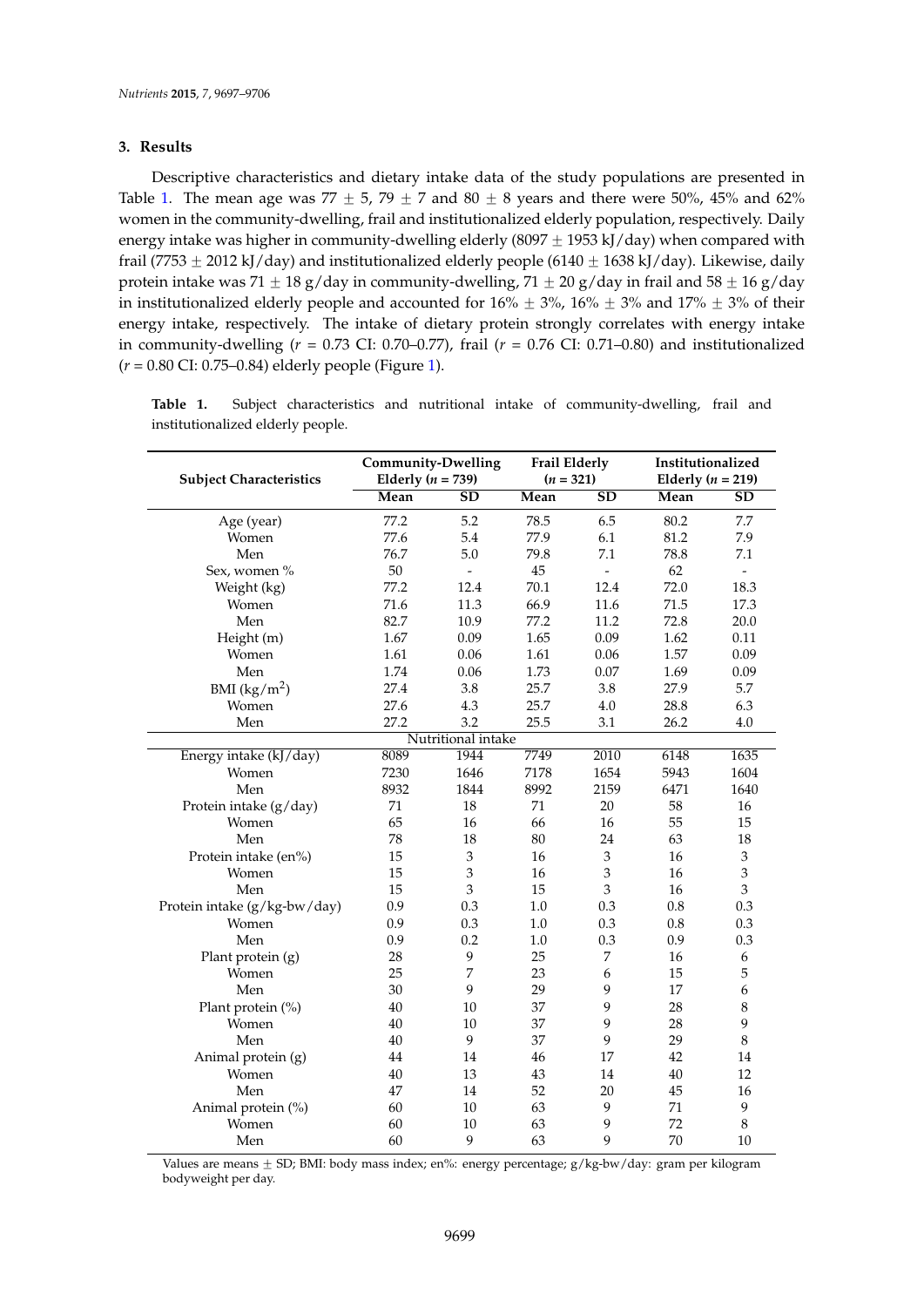<span id="page-4-0"></span>

**Figure 1.** Scatterplot of dietary energy and protein intake in community‐dwelling, frail and **Figure 1.** Scatterplot of dietary energy and protein intake in community-dwelling, frail and institutionalized elderly people. institutionalized elderly people.

Table [2](#page-5-0) shows the distribution of dietary protein intake throughout the day in demonstration of dietary protein intake diseagned. The day in was  $11.5 \pm 6.5$  g in community-dwelling,  $10.3 \pm 6.2$  g in frail and  $12.3 \pm 6.1$  g in institutionalized was tristing to general manner at lunch ( $\frac{1}{2}$  or  $\frac{1}{2}$  or  $\frac{1}{8}$  in the lunch (from  $\frac{1}{2}$  or  $\frac{1}{8}$  in the manner education intake. More protein was ingested elderly people. Beddhast communication 15% 21% of daily protein make. There protein was ingested<br>at lunch (from 15 g in institutionalized elderly to 23 g in community-dwelling elderly people) and  $\frac{1}{\sqrt{2}}$  g in the contribution of  $\frac{1}{\sqrt{2}}$  g in  $\frac{1}{\sqrt{2}}$  g in  $\frac{1}{\sqrt{2}}$  and 38%–44% and 38%–44% and 38%–44% and 38%–44% and 38%–44% and 38%–44% and 38%–44% and 38%–44% and 38%–44% and 38%–44% and 38%–44% an dinner (from 24 g in institutionalized elderly to 31 g in frail elderly people), which contributed  $\frac{80\%}{100}\times\frac{100\%}{100}\times\frac{1}{200}$  $\frac{2000 \text{ GHz}}{2000 \text{ GHz}}$  of total protein intake. 26%–32% and 38%–44% to the daily protein intake, respectively. Protein intake at breakfast, lunch

annel community of the distribution of animal and plant based protein sources in Figure [2](#page-6-0) presents the distribution of animal and plant based protein sources in community-dwelling, frail and institutionalized elderly people. Of the total protein intake, 40%, 37%  $\sim$  1.00% of the from plant and institutionalized elderly people  $\sim$  5 and institutionalized elderly people. and 29% originated from plant proteins in community-dwelling, frail, and institutionalized elderly<br> people, respectively, which toda as the dominant source. The most don't sufficient them stated protein sources were meat and dairy, which together accounted for 39%–53% of the total protein intake<br>(Fig.  $\alpha$ ) people, respectively, with bread as the dominant source. The most dominant animal based protein (Figure [2\)](#page-6-0).

In both the community-dwelling and frail elderly, >50% of their protein intake at breakfast<br> m both the community awening and han elderly, 500% of their protein intake at breakfast, was derived from plant-based protein sources (Table [2\)](#page-5-0) with bread (44% in community-dwelling and 39% in frail elderly) as the dominant sources (Table [3\)](#page-5-1). In contrast, the majority of protein and 39% in frail elderly) as the dominant source (Table 3). In contrast, the majority of protein intake at breakfast in institutionalized elderly people was derived from animal sources, with dairy intake at breakfast in institutionalized elderly people was derived from animal sources, with dairy contributed the most with animal protein interaction interaction interaction in the main animal sources, which during<br>(39%) as major protein source (Table [3\)](#page-5-1). During lunch, 34%–37% derived from plant-based protein sources. Bread contributed the most with  $23\% - 30\%$  of the total protein intake at lunch. The main from animal-based protein sources during lunch were meat and dairy products. During dinner, >70% of community and 44% in fractionalized elderly and increased the during the protein intervalsed to protein interv the protein intake originated from animal-based protein sources. In particular, meat products (36%) in community-dwelling and 44% in frail and institutionalized elderly) contributed to protein intake at dinner.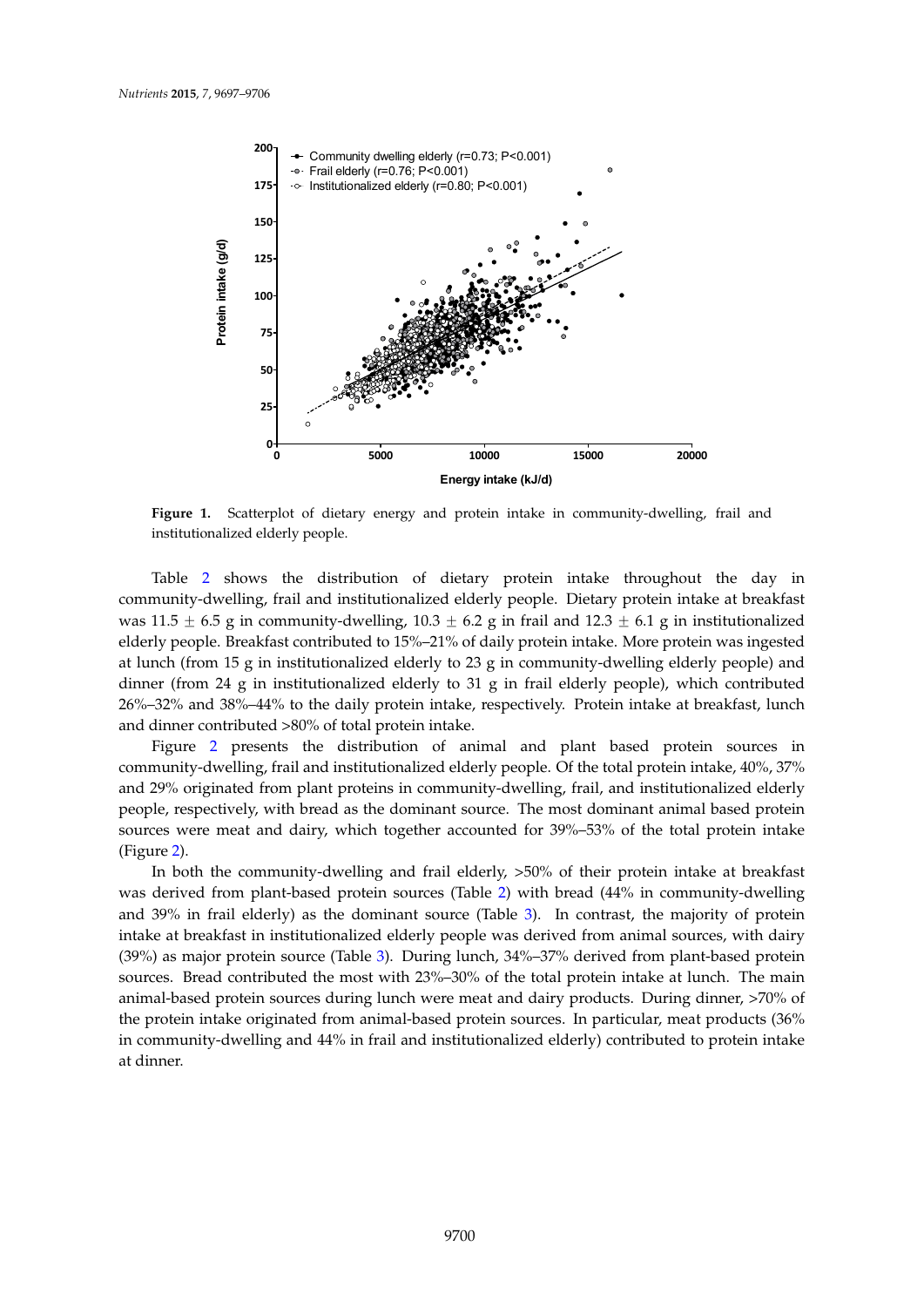|                                               | <b>Breakfast</b> |             |             | <b>Morning Snack</b> |       |             | Lunch  |         |             | <b>Afternoon Snack</b> |       |             | Dinner    |        |             | <b>Evening Snack</b> |       |             |
|-----------------------------------------------|------------------|-------------|-------------|----------------------|-------|-------------|--------|---------|-------------|------------------------|-------|-------------|-----------|--------|-------------|----------------------|-------|-------------|
| Protein Intake                                | <b>CD</b>        | Frail       | <b>INST</b> | CD                   | Frail | <b>INST</b> | CD     | Frail   | <b>INST</b> | CD                     | Frail | <b>INST</b> | <b>CD</b> | Frai   | <b>INST</b> | <b>CD</b>            | Frail | <b>INST</b> |
| Protein intake $(g/day)$                      | 11 (7)           | 10 -        | 12 (7)      | 3 (4)                | 3(4)  | 2(3)        | 22(13) | 18 (10) | 15 (8)      | 4(6)                   | 4 (6) | 3(4)        | 27 (13    | 31 (15 | 24 (12)     | 5(6)                 | 5(7)  | 2(4)        |
| Protein intake (% of total<br>protein intake) | 16%              | 14%         | <b>21%</b>  | $4\%$                | 5%    | 3%          | 31%    | 26%     | 25%         | 5%                     | 5%    | 6%          | 38%       | 43%    | 41%         | 7%                   | $7\%$ | 4%          |
| Plant-based protein $(g/day)$                 | 6(4)             | $\cdot$ (3, | 4(2)        | (2)                  |       | (2)         | 8 (4)  | 7(4)    | 5(3)        | 2(2)                   | 2(3)  |             |           | 8 (4   | 5(3)        | 2(3)                 | 2(3)  | 1(1)        |
| Animal protein (g/day)                        | 5(5)             | 5(6)        | 8(6)        | (2)                  | 2(3)  | (2)         | 14 (11 | 1(9)    | 10 (7)      | 2(5)                   | 2(5)  | 2(4)        | 19(13)    | 23(14) | 19 (11)     | 3(5)                 | 3(5)  | 1(3)        |

**Table 2.** Dietary protein intake of community-dwelling, frail and institutionalized elderly people distributed throughout the day.

Values are means  $\pm$  SD; CD: Community-dwelling elderly; INST: Institutionalized elderly.

**Table 3.** Top 5 dietary protein sources during breakfast, lunch, dinner and snacks in community-dwelling, frail and institutionalized elderly people.

<span id="page-5-1"></span><span id="page-5-0"></span>

|                                               | <b>Morning Snack</b><br><b>Breakfast</b> |                                              |                                          |                                         | Lunch                                                |                                                |                                                   | <b>Afternoon Snack</b>                        |                                          |                                          |                                                | Dinner                                         |                                               | <b>Evening Snack</b>                            |                                          |                                         |                                                |
|-----------------------------------------------|------------------------------------------|----------------------------------------------|------------------------------------------|-----------------------------------------|------------------------------------------------------|------------------------------------------------|---------------------------------------------------|-----------------------------------------------|------------------------------------------|------------------------------------------|------------------------------------------------|------------------------------------------------|-----------------------------------------------|-------------------------------------------------|------------------------------------------|-----------------------------------------|------------------------------------------------|
| <sub>CD</sub>                                 | Frail                                    | <b>INST</b>                                  | <b>CD</b>                                | Frail                                   | <b>INST</b>                                          | CD                                             | Frail                                             | <b>INST</b>                                   | CD                                       | Frail                                    | <b>INST</b>                                    | CD                                             | Frail                                         | <b>INST</b>                                     | CD                                       | Frail                                   | <b>INST</b>                                    |
| Bread (44%)                                   | Bread (38%)                              | Milk and<br>milk<br>products<br>(40%         | Milk and<br>milk<br>products<br>(29%     | Milk and<br>milk<br>products<br>(49%    | Milk and<br>milk<br>products<br>(50%                 | Meat, meat<br>products<br>and poultry<br>(25%) | Bread (30%)                                       | Milk and<br>milk<br>products<br>(31%          | Pastry,<br>cake and<br>biscuits<br>(19%  | Milk and<br>milk<br>products<br>(27%)    | Milk and<br>milk<br>products<br>(38%)          | Meat, meat<br>products<br>and poultry<br>(36%) | Meat, meat<br>products<br>and poultry<br>(44% | Meat, meat<br>products<br>and poultry<br>(44% ) | Milk and<br>milk<br>products<br>$(30\%)$ | Milk and<br>milk<br>products<br>(37%    | Milk and<br>milk<br>products<br>(53%)          |
| Cheese<br>(18%)                               | Milk and<br>milk<br>products<br>(21%)    | Bread (25%)                                  | Pastry,<br>cake and<br>biscuits<br>(28%) | Pastry,<br>cake and<br>biscuits<br>(24% | Pastry, cake<br>and biscuits<br>(18%)                | Bread (23%)                                    | Milk and<br>milk<br>products<br>(21%)             | Bread (26%)                                   | Milk and<br>milk<br>products<br>(17.%)   | Pastry,<br>cake and<br>biscuits<br>(21%) | Foods for<br>specific<br>dietetic<br>use (21%) | Milk and<br>milk<br>products<br>(12%)          | Milk and<br>milk<br>products<br>(12%)         | Milk and<br>milk<br>products<br>$(20\%)$        | Cheese<br>(14%)                          | Pastry,<br>cake and<br>biscuits<br>(13% | Beverages<br>(13%)                             |
| Milk and<br>milk<br>products<br>(17%)         | Cheese<br>$(20\%)$                       | Cheese<br>(14%)                              | Beverages<br>(17%)                       | Beverages<br>(10%                       | Beverages<br>(13%)                                   | Milk and<br>milk<br>products<br>(16%)          | Cheese<br>$(20\%)$                                | Meat, meat<br>products<br>and poultry<br>(16% | Cheese<br>$(10\%)$                       | Nuts,<br>seeds and<br>snacks<br>(14%)    | Pastry,<br>cake and<br>biscuits<br>(13%)       | Bread (11%)                                    | Fish $(9\%)$                                  | Vegetables<br>(7%)                              | Pastry,<br>cake and<br>biscuits<br>(13%  | Nuts,<br>seeds and<br>snacks<br>(12%)   | Pastry,<br>cake and<br>biscuits<br>(13%)       |
| Meat, meat<br>products<br>and poultry<br>(5%) | Eggs $(4%)$                              | Meat, meat<br>products<br>and poultry<br>(9% | Bread<br>(9% )                           | Nuts,<br>seeds and<br>snacks<br>(5%)    | Foods for<br>specific<br>dietetic use<br>$(10\%)$    | Cheese<br>$(11\%)$                             | Meat, meat<br>products<br>and poultry<br>$(11\%)$ | Cheese<br>(13%)                               | Nuts,<br>seeds and<br>snacks<br>$(10\%)$ | Cheese<br>(7%)                           | Beverages<br>(8%)                              | Fish (10%)                                     | Potatoes<br>(8%)                              | Potatoes<br>(7%)                                | Nuts,<br>seeds and<br>snacks<br>(12%)    | Cheese<br>$(10\%)$                      | Foods for<br>specific<br>dietetic<br>use (12%) |
| Eggs $(4%)$                                   | Cereal<br>products<br>(4%)               | Eggs $(5%)$                                  | Cheese<br>(5%)                           | Fruit (3%)                              | Sugar, sweet<br>fillings and<br>sweet sauces<br>(6%) | Fish $(7%)$                                    | Fish $(5%)$                                       | Soups $(4\%)$                                 | Beverages<br>(9%                         | Beverages<br>(6%)                        | Fruit (7%)                                     | Cheese (6%)                                    | Vegetables<br>(7%)                            | Fish $(6\%)$                                    | Beverages<br>(8%                         | Beverages<br>(6%)                       | Fish $(3%)$                                    |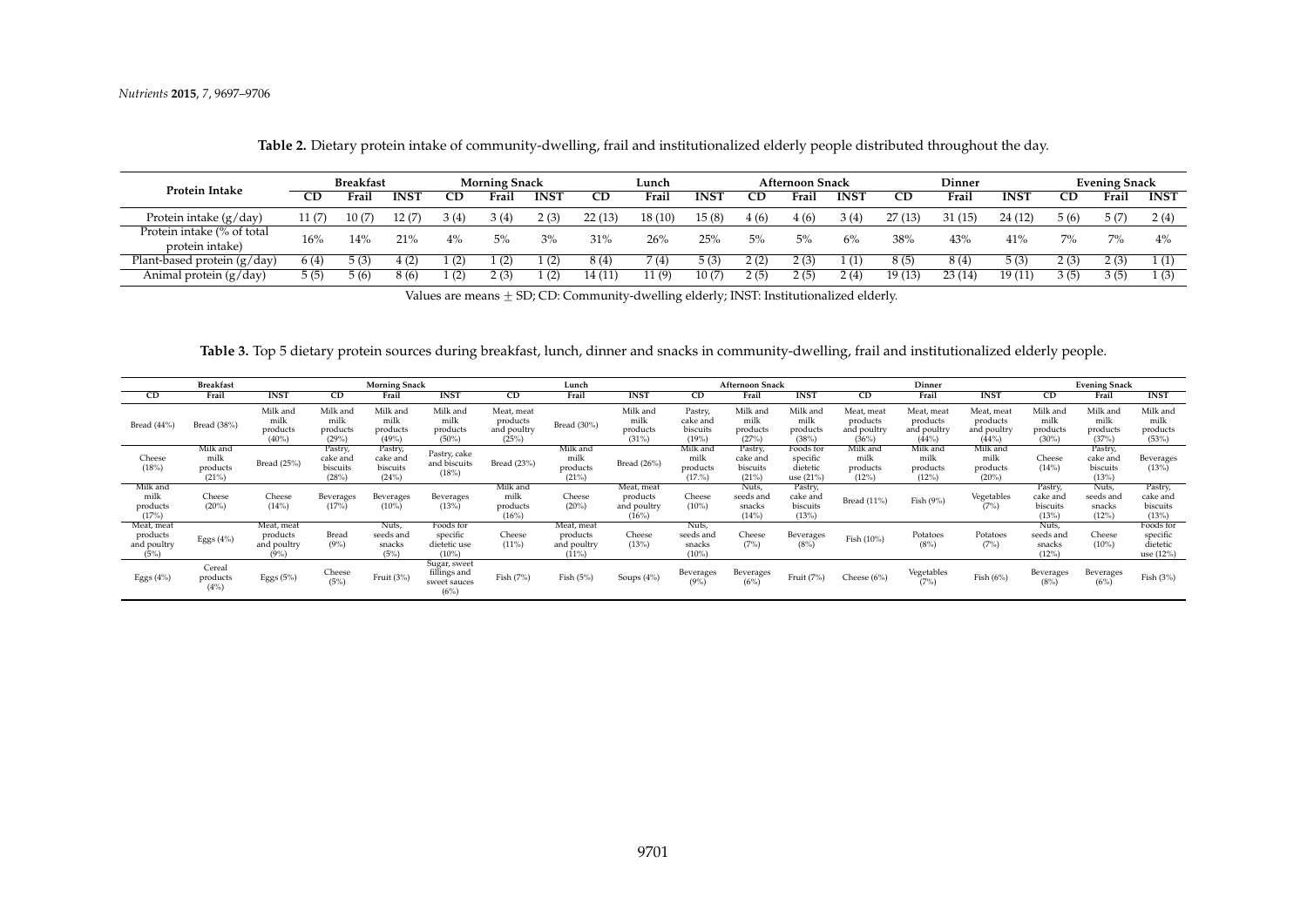<span id="page-6-0"></span>

**Community‐dwelling elderly people**

Figure 2. Contribution of plant and animal protein sources to total daily protein intake in dwelling (**a**); frail (**b**) and institutionalized elderly people (**c**). community-dwelling (**a**); frail (**b**) and institutionalized elderly people (**c**).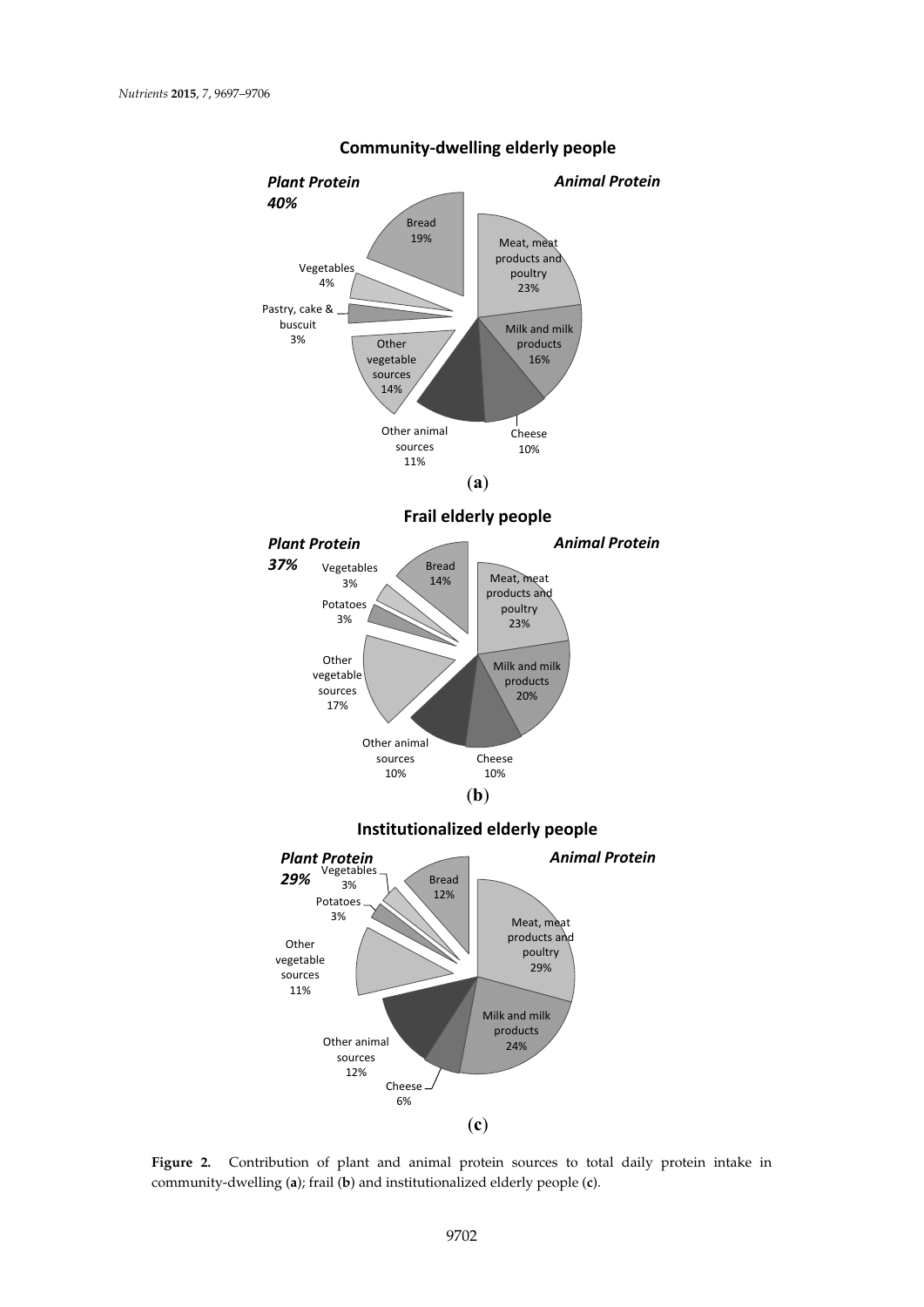#### **4. Discussion**

The present study showed that the habitual dietary protein intake varies between elderly ranging from an average of 71 g/day in community-dwelling and frail to an average of 58 g/day in institutionalized elderly people, accounting for 16% and 17% of their energy intake, respectively. More than 80% of daily protein intake was distributed over the main meals, ranging between 10 and 12 g at breakfast, 15–23 g at lunch and 24–31 g at dinner. Plant-based protein contributed >50% of the protein intake at breakfast and 34%–37% at lunch, with bread as the dominant source. During dinner, >70% of the protein intake originated from animal protein.

Adequate dietary protein intake is a key factor for maintaining skeletal muscle mass in the elderly. The amount of protein intake, the distribution and the source of protein intake are all important to maximally stimulate postprandial muscle protein synthetic response and muscle mass accretion in the elderly [\[22\]](#page-9-13). We observed that habitual dietary protein intake is the lowest in the institutionalized elderly. Although the average protein intake of 0.8  $g/kg$ -bw/day reaches the recommended daily allowance, a large proportion of institutionalized elderly people reported an insufficient protein intake below the estimated average protein requirement of 0.7 g/kg-bw/day [\[23\]](#page-10-0). Therefore, institutionalized elderly people are an important target population for nutritional intervention. Recent consensus statements have argued that protein intakes between 1.0 and 1.5  $g/kg$ -bw/day may be necessary to slow down or counteract sarcopenia in the elderly [\[22,](#page-9-13)[24–](#page-10-1)[26\]](#page-10-2). The latter case suggests that not only institutionalized elderly but also community-dwelling and frail elderly people may need to improve their dietary protein intake. Protein intake in the elderly may be a result of the amount of food ingested. Indeed, we observed a strong positive correlation between total daily energy intake and protein consumption (Figure [1;](#page-4-0) *r* > 0.7, *p* < 0.001). This clearly shows that daily energy consumption is likely the most important factor driving protein consumption. In agreement, we did not observe any differences in macronutrient composition of diets between the various older subpopulations, which indicates that increasing protein consumption in the elderly is only feasible by either increasing total food intake or specific protein supplementation with (more) protein-dense foods or clinical nutritional supplements.

Daily protein intake was distributed over breakfast (15%–21%), lunch (26%–32%) dinner (38%–44%) and snacks (14.6%–18.3%). This protein distribution is similar to data from the US showing a skewed protein intake pattern [\[22](#page-9-13)[,27\]](#page-10-3). Several studies suggest that a skewed protein intake pattern is less potent to stimulate muscle protein synthesis as opposed to protein intake which is evenly distributed [\[28,](#page-10-4)[29\]](#page-10-5). In addition, 25–30 g of dietary protein per meal is suggested to maximally stimulate skeletal muscle protein synthesis in the elderly [\[22,](#page-9-13)[27\]](#page-10-3). Ingestion of smaller, meal-like amounts of dietary protein attenuated the skeletal muscle protein synthetic response in elderly people when compared with young individuals [\[12,](#page-9-4)[13\]](#page-9-5). In our study, we observed average protein intakes less than 12 g at breakfast. The latter protein intake is substantially below the proposed minimum of 20 g. Increasing protein intake at breakfast and lunch during exercise stimulated muscle protein synthesis [\[28,](#page-10-4)[29\]](#page-10-5) and augmented muscle mass gain in frail elderly people [\[16\]](#page-9-8). Therefore, increasing the amount of dietary protein at breakfast to at least 20 g might represent a promising dietary strategy to prevent or treat sarcopenia in elderly people.

Searching for strategies to further optimize muscle mass accretion in the elderly, we extended our research by evaluating the intake of specific protein sources as well as the timing of intake of those protein sources in the elderly. Evaluating the intake of specific protein sources is important in the elderly, as not only the quantity but also the quality of proteins are important to stimulate muscle protein synthesis and muscle mass gain [\[9](#page-9-2)[,14](#page-9-6)[,22\]](#page-9-13). A high quality protein largely depends on its digestibility and absorption kinetics as well as on the amino acid composition [\[23,](#page-10-0)[30\]](#page-10-6). The digestibility and absorption of animal protein sources is between 90% and 99% [\[23\]](#page-10-0). Plant-based sources, however, are less digestible and varies between 70% and 90% [\[23\]](#page-10-0). In addition, whereas animal protein sources contain all amino acids in relatively the same amounts as the human body requires, plant-based protein may have insufficient amounts of amino acids to support bodily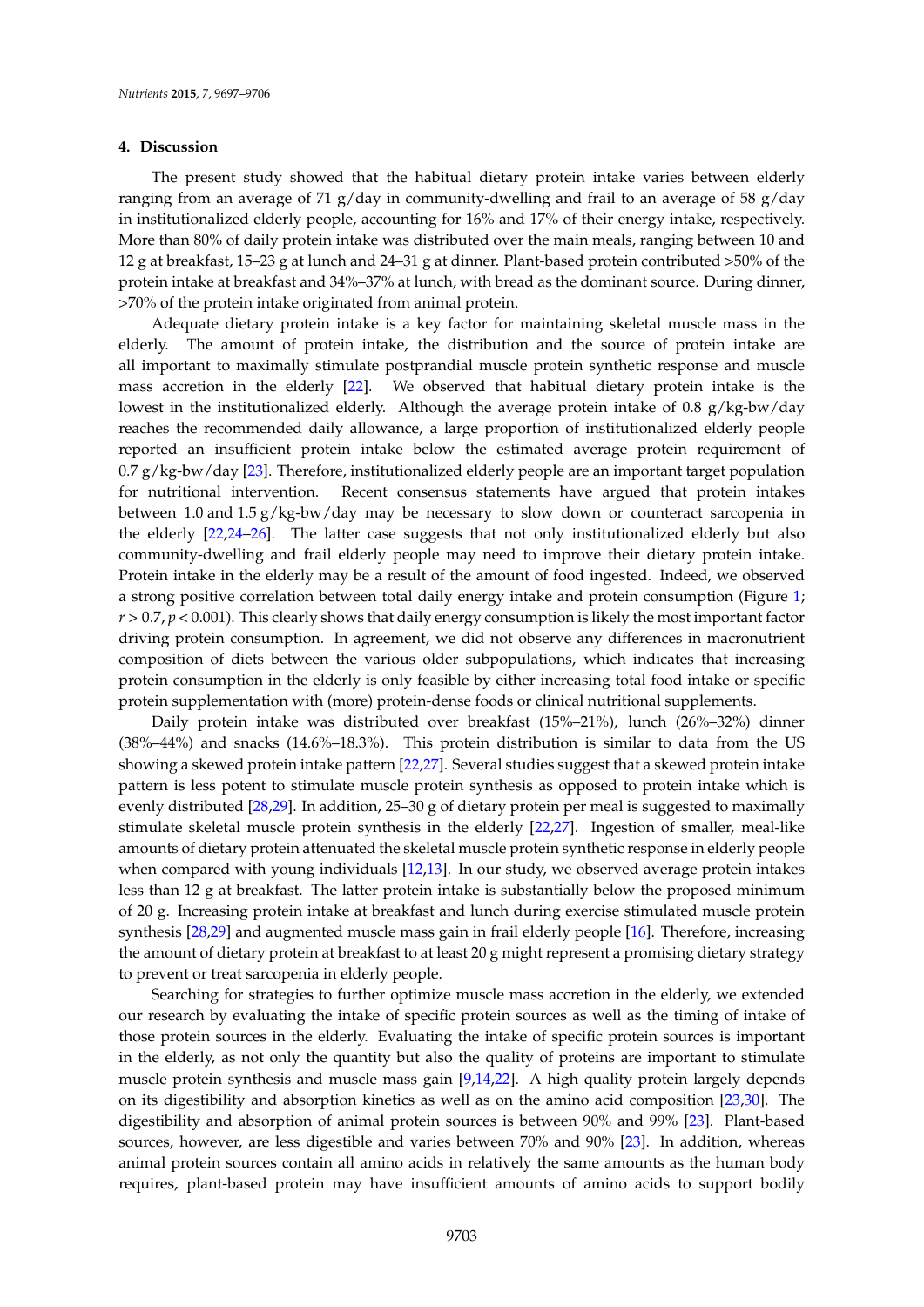functioning [\[23](#page-10-0)[,31\]](#page-10-7). In the community-dwelling, frail and institutionalized elderly, the majority of daily protein intake originated from animal protein sources (Figure [1\)](#page-4-0). During breakfast, however, the majority of protein intake originates from plant-based protein sources in community-dwelling and frail elderly people (Table [2\)](#page-5-0). Also at lunch, a large proportion of protein intake derives from plant-based protein sources with bread as the major source (Table [3\)](#page-5-1). Bread may be considered a low-quality protein source as wheat and oats have a low protein-digestibility-corrected amino acid score (PDCAAS) [\[23](#page-10-0)[,32\]](#page-10-8). Wheat provides limited quantities of isoleucine and lysine [\[23\]](#page-10-0) and lower quantities of leucine and methionine as compared to animal type protein sources. This low quantity of essential amino acids may lead to an attenuated skeletal muscle protein synthetic response and loss of muscle mass in community-dwelling and frail elderly people [\[33\]](#page-10-9). In institutionalized elderly, the majority of dietary protein at breakfast and lunch originates from animal sources. Even though the relative intake (in  $\%$ ) from animal protein sources is high, the absolute intake (in g) from animal sources is still limited. The latter results in an intake of amino acids that is inadequate to augment muscle mass gain in institutionalized elderly people [\[12,](#page-9-4)[13\]](#page-9-5).

Despite the limited availability of some essential amino acids in plant-based proteins, a blend of complementary plant-based protein sources or a combination of plant- and animal-based protein should provide all essential amino acids [\[23,](#page-10-0)[31\]](#page-10-7). Observing the data, all meals contain a blend of various plant-based and animal-based protein sources, which may limit the deficiency of essential amino acids. Still, the absolute amount of both plant- and/or animal-based protein at breakfast and lunch is inadequate to maximally stimulate muscle protein synthesis and muscle mass gain in the elderly. Therefore, increasing protein intake at breakfast and lunch with high-quality protein sources, which may come from animal- or plant-based protein sources, remains a promising strategy to postpone or treat sarcopenia.

#### **5. Conclusions**

Daily protein intake in these older populations is mainly (>80%) provided by the three main meals, with the most protein consumed during dinner. More than 60% of daily protein intake consumed is of animal origin, with plant-based protein sources representing nearly 40% of total protein consumed. During dinner, >70% of the protein intake originated from animal protein, while during breakfast and lunch a large proportion of protein is derived from-plant based protein sources.

**Acknowledgments:** We acknowledge N. de Jong and M. Chinapaw for using data on frail elderly people and K. Nijs for using the data on institutionalized elderly people.

**Author Contributions:** The authors' responsibilities were as follows: M.T., L.J.C.L. and L.C.P.G.M.G. designed the study; M.T. and K.J.B.V.B. organized the data and performed the statistical analysis; all authors provided assistance in writing the manuscript.

**Conflicts of Interest:** The authors declare no conflict of interest.

#### **References**

- <span id="page-8-0"></span>1. Baumgartner, R.N.; Koehler, K.M.; Gallagher, D.; Romero, L.; Heymsfield, S.B.; Ross, R.R.; Garry, P.J.; Lindeman, R.D. Epidemiology of sarcopenia among the elderly in New Mexico. *Am. J. Epidemiol.* **1998**, *147*, 755–763. [\[CrossRef\]](http://dx.doi.org/10.1093/oxfordjournals.aje.a009520) [\[PubMed\]](http://www.ncbi.nlm.nih.gov/pubmed/9554417)
- <span id="page-8-1"></span>2. Koopman, R.; van Loon, L.J. Aging, exercise and muscle protein metabolism. *J. Appl. Physiol.* **2009**, *106*, 2040–2048. [\[CrossRef\]](http://dx.doi.org/10.1152/japplphysiol.91551.2008) [\[PubMed\]](http://www.ncbi.nlm.nih.gov/pubmed/19131471)
- <span id="page-8-2"></span>3. Rolland, Y.; Czerwinski, S.; Abellan-Van-Kan, G.; Morley, J.E.; Cesari, M.; Onder, G.; Woo, J.; Baumgartner, R.; Pillard, F.; Boirie, Y.; *et al*. Sarcopenia: Its assessment, etiology, pathogenesis, consequences and future perspectives. *J. Nutr. Health Aging* **2008**, *12*, 433–450. [\[CrossRef\]](http://dx.doi.org/10.1007/BF02982704) [\[PubMed\]](http://www.ncbi.nlm.nih.gov/pubmed/18615225)
- <span id="page-8-3"></span>4. Bohe, J.; Low, A.; Wolfe, R.R.; Rennie, M.J. Human muscle protein synthesis is modulated by extracellular, not intramuscular amino acid availability: A dose-response study. *J. Physiol.* **2003**, *552*, 315–324. [\[CrossRef\]](http://dx.doi.org/10.1113/jphysiol.2003.050674) [\[PubMed\]](http://www.ncbi.nlm.nih.gov/pubmed/12909668)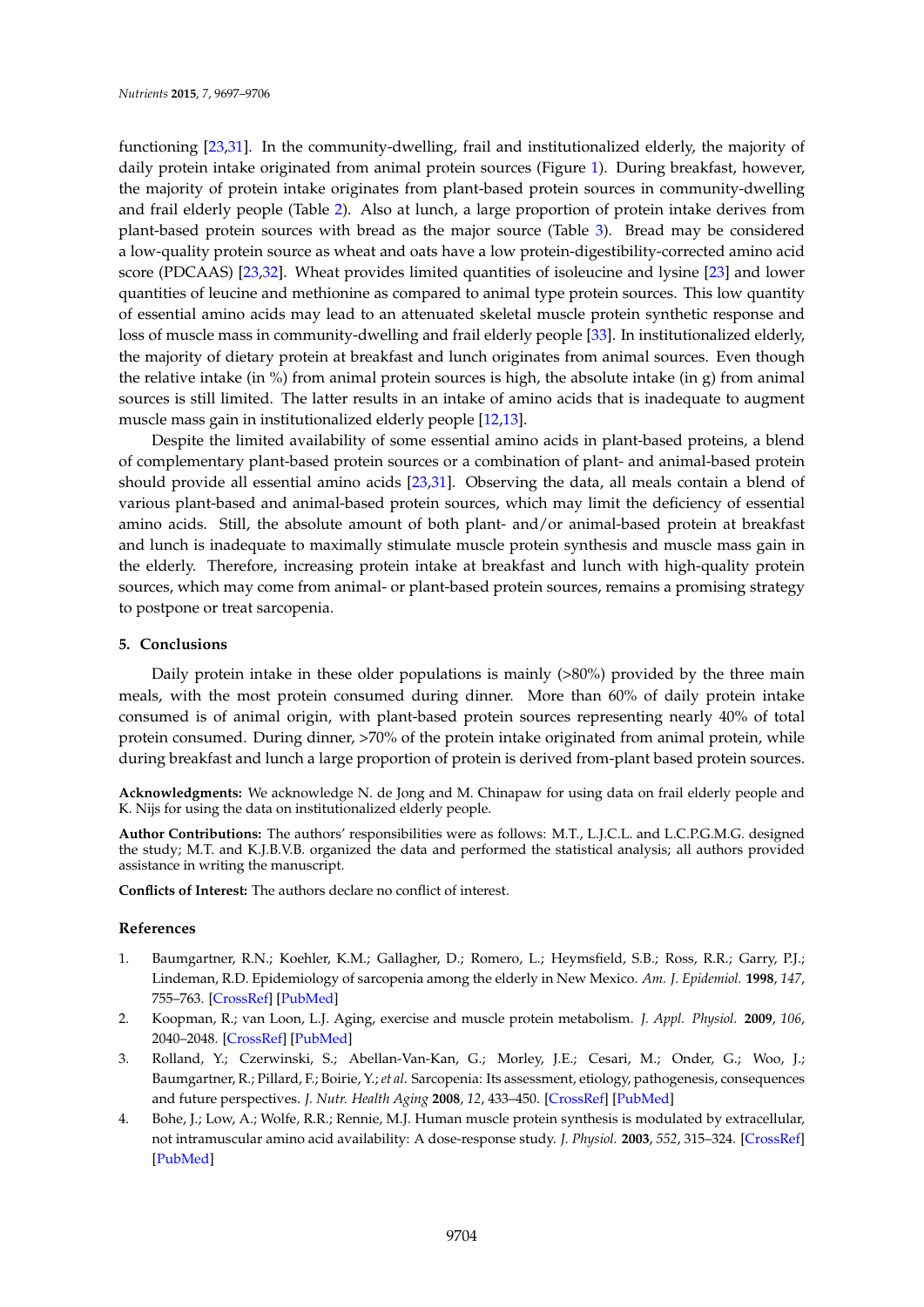- 5. Katsanos, C.S.; Chinkes, D.L.; Paddon-Jones, D.; Zhang, X.J.; Aarsland, A.; Wolfe, R.R. Whey protein ingestion in elderly persons results in greater muscle protein accrual than ingestion of its constituent essential amino acid content. *Nutr. Res.* **2008**, *28*, 651–658. [\[CrossRef\]](http://dx.doi.org/10.1016/j.nutres.2008.06.007) [\[PubMed\]](http://www.ncbi.nlm.nih.gov/pubmed/19083472)
- 6. Pennings, B.; Boirie, Y.; Senden, J.M.; Gijsen, A.P.; Kuipers, H.; van Loon, L.J. Whey protein stimulates postprandial muscle protein accretion more effectively than do casein and casein hydrolysate in older men. *Am. J. Clin. Nutr.* **2011**, *93*, 997–1005. [\[CrossRef\]](http://dx.doi.org/10.3945/ajcn.110.008102) [\[PubMed\]](http://www.ncbi.nlm.nih.gov/pubmed/21367943)
- <span id="page-9-1"></span>7. Koopman, R.; Verdijk, L.; Manders, R.J.; Gijsen, A.P.; Gorselink, M.; Pijpers, E.; Wagenmakers, A.J.; van Loon, L.J. Co-ingestion of protein and leucine stimulates muscle protein synthesis rates to the same extent in young and elderly lean men. *Am. J. Clin. Nutr.* **2006**, *84*, 623–632. [\[PubMed\]](http://www.ncbi.nlm.nih.gov/pubmed/16960178)
- <span id="page-9-0"></span>8. Paddon-Jones, D.; Sheffield-Moore, M.; Katsanos, C.S.; Zhang, X.J.; Wolfe, R.R. Differential stimulation of muscle protein synthesis in elderly humans following isocaloric ingestion of amino acids or whey protein. *Exp. Gerontol.* **2006**, *41*, 215–219. [\[CrossRef\]](http://dx.doi.org/10.1016/j.exger.2005.10.006) [\[PubMed\]](http://www.ncbi.nlm.nih.gov/pubmed/16310330)
- <span id="page-9-2"></span>9. Phillips, S.M.; Tang, J.E.; Moore, D.R. The role of milk- and soy-based protein in support of muscle protein synthesis and muscle protein accretion in young and elderly persons. *J. Am. Coll. Nutr.* **2009**, *28*, 343–354. [\[CrossRef\]](http://dx.doi.org/10.1080/07315724.2009.10718096) [\[PubMed\]](http://www.ncbi.nlm.nih.gov/pubmed/20368372)
- 10. Rennie, M.J.; Tipton, K.D. Protein and amino acid metabolism during and after exercise and the effects of nutrition. *Annu. Rev. Nutr.* **2000**, *20*, 457–483. [\[CrossRef\]](http://dx.doi.org/10.1146/annurev.nutr.20.1.457) [\[PubMed\]](http://www.ncbi.nlm.nih.gov/pubmed/10940342)
- <span id="page-9-3"></span>11. Tipton, K.D.; Rasmussen, B.B.; Miller, S.L.; Wolf, S.E.; Owens-Stovall, S.K.; Petrini, B.E.; Wolfe, R.R. Timing of amino acid-carbohydrate ingestion alters anabolic response of muscle to resistance exercise. *Am. J. Physiol. Endocrinol. Metab.* **2001**, *281*, E197–E206. [\[PubMed\]](http://www.ncbi.nlm.nih.gov/pubmed/11440894)
- <span id="page-9-4"></span>12. Katsanos, C.S.; Kobayashi, H.; Sheffield-Moore, M.; Aarsland, A.; Wolfe, R.R. Aging is associated with diminished accretion of muscle proteins after the ingestion of a small bolus of essential amino acids. *Am. J. Clin. Nutr.* **2005**, *82*, 1065–1073. [\[PubMed\]](http://www.ncbi.nlm.nih.gov/pubmed/16280440)
- <span id="page-9-5"></span>13. Cuthbertson, D.; Smith, K.; Babraj, J.; Leese, G.; Waddell, T.; Atherton, P.; Wackerhage, H.; Taylor, P.M.; Rennie, M.J. Anabolic signaling deficits underlie amino acid resistance of wasting, aging muscle. *FASEB J.* **2005**, *19*, 422–424. [\[CrossRef\]](http://dx.doi.org/10.1096/fj.04-2640fje) [\[PubMed\]](http://www.ncbi.nlm.nih.gov/pubmed/15596483)
- <span id="page-9-6"></span>14. Gorissen, S.H.; Remond, D.; van Loon, L.J. The muscle protein synthetic response to food ingestion. *Meat Sci.* **2015**, *109*, 96–100. [\[CrossRef\]](http://dx.doi.org/10.1016/j.meatsci.2015.05.009) [\[PubMed\]](http://www.ncbi.nlm.nih.gov/pubmed/26021783)
- <span id="page-9-7"></span>15. Van Rossum, C.T.M.; Fransen, H.P.; Verkaik-Kloosterman, J.; Buurma-Rethans, E.J.M.; Ocke, M.C. *Dutch National Food Consumption Survey 2007–2010: Diet of Children and Adults Aged 7 to 69 Years*; National Institute for Public Health and the Environment (RIVM): Bilthoven, The Netherlands, 2011.
- <span id="page-9-8"></span>16. Tieland, M.; Dirks, M.L.; van der Zwaluw, N.; Verdijk, L.B.; van de Rest, O.; de Groot, L.C.P.G.M.; van Loon, L.J.C. Protein supplementation increases muscle mass gain during prolonged resistance-type exercise training in frail elderly people: A randomized, double-blind, placebo-controlled trial. *J. Am. Med. Dir. Assoc.* **2012**, *13*, 713–719. [\[CrossRef\]](http://dx.doi.org/10.1016/j.jamda.2012.05.020) [\[PubMed\]](http://www.ncbi.nlm.nih.gov/pubmed/22770932)
- 17. Tieland, M.; van de Rest, O.; Dirks, M.L.; van der Zwaluw, N.; Mensink, M.; van Loon, L.J.; de Groot, L.C. Protein supplementation improves physical performance in frail elderly people: A randomized, double-blind, placebo-controlled trial. *J. Am. Med. Dir. Assoc.* **2012**, *13*, 720–726. [\[CrossRef\]](http://dx.doi.org/10.1016/j.jamda.2012.07.005) [\[PubMed\]](http://www.ncbi.nlm.nih.gov/pubmed/22889730)
- <span id="page-9-9"></span>18. Paw, M.J.M.C.A.; Jong, N.D.; Schouten, E.G.; Staveren, W.A.V.; Kok, F.J. Physical exercise or micronutrient supplementation for the wellbeing of the frail elderly? A randomised controlled trial. *Br. J. Sports Med.* **2002**, *36*, 126–131. [\[CrossRef\]](http://dx.doi.org/10.1136/bjsm.36.2.126)
- <span id="page-9-10"></span>19. Chin, A.P.M.J.; de Groot, L.C.; van Gend, S.V.; Schoterman, M.H.; Schouten, E.G.; Schroll, M.; van Staveren, W.A. Inactivity and weight loss: Effective criteria to identify frailty. *J. Nutr. Health Aging* **2003**, *7*, 55–60.
- <span id="page-9-11"></span>20. Fried, L.P.; Tangen, C.M.; Walston, J.; Newman, A.B.; Hirsch, C.; Gottdiener, J.; Seeman, T.; Tracy, R.; Kop, W.J.; Burke, G.; *et al*. Frailty in older adults: Evidence for a phenotype. *J. Gerontol. A Biol. Sci. Med. Sci.* **2001**, *56*, M146–M156. [\[CrossRef\]](http://dx.doi.org/10.1093/gerona/56.3.M146) [\[PubMed\]](http://www.ncbi.nlm.nih.gov/pubmed/11253156)
- <span id="page-9-12"></span>21. Nijs, K.A.; Graaf, C.D.; Siebelink, E.; Blauw, Y.H.; Vanneste, V.; Kok, F.J.; van Staveren, W.A. Effect of family-style meals on energy intake and risk of malnutrition in Dutch nursing home Residents: A randomized controlled trial. *J. Gerontol.* **2006**, *61A*, 935–942. [\[CrossRef\]](http://dx.doi.org/10.1093/gerona/61.9.935)
- <span id="page-9-13"></span>22. Paddon-Jones, D.; Campbell, W.W.; Jacques, P.F.; Kritchevsky, S.B.; Moore, L.L.; Rodriguez, N.R.; van Loon, L.J. Protein and healthy aging. *Am. J. Clin. Nutr.* **2015**. [\[CrossRef\]](http://dx.doi.org/10.3945/ajcn.114.084061) [\[PubMed\]](http://www.ncbi.nlm.nih.gov/pubmed/25926511)